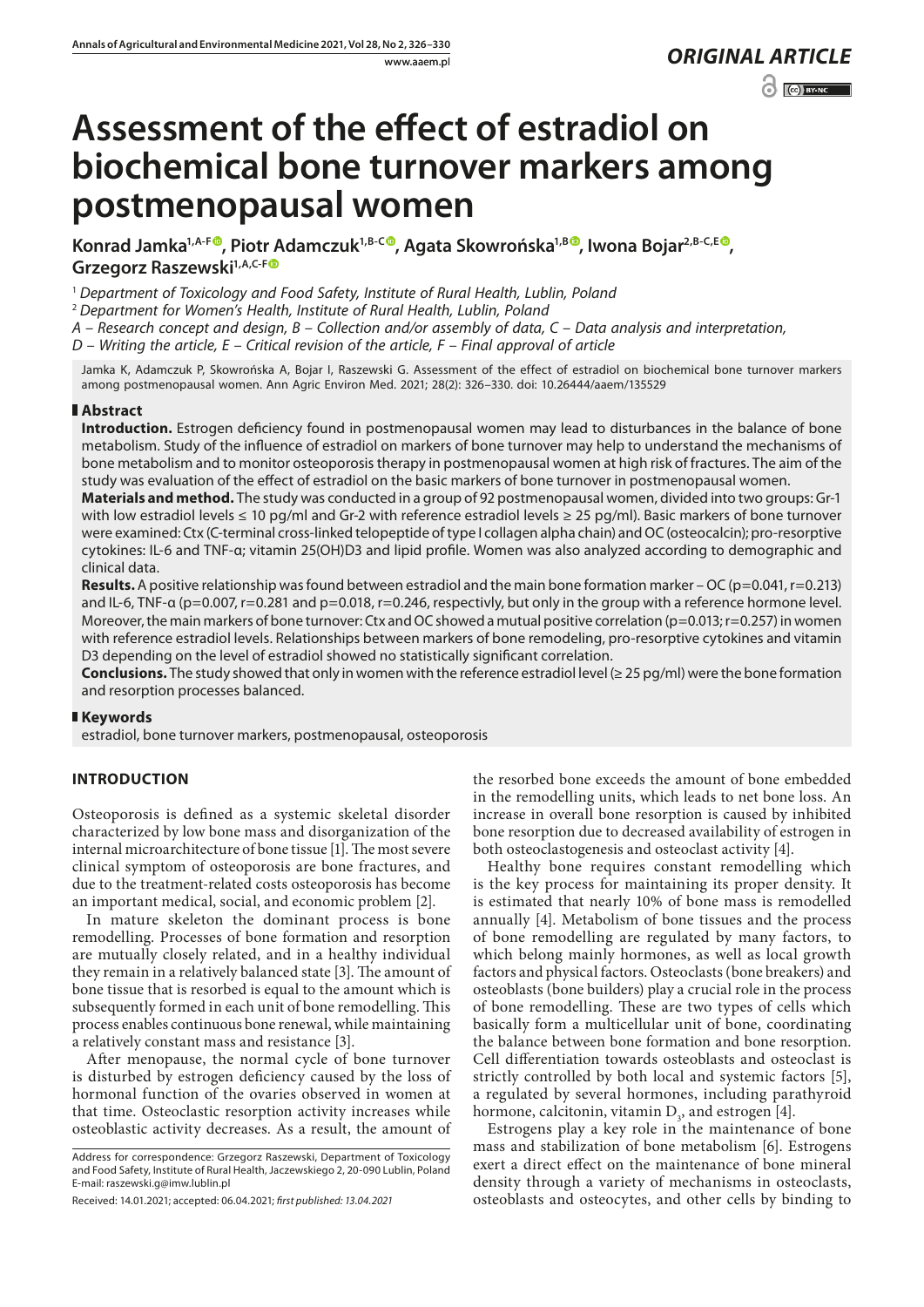Konrad Jamka, Piotr Adamczuk, Agata Skowrońska, Iwona Bojar, Grzegorz Raszewski . Assessment of the effect of estradiol on biochemical bone turnover markers…

estrogen receptor alpha (ERα) and beta (ERβ). However, the roles of estrogen's receptors in the bone matabolism are beginning to be elucidated and the facts show than ERα and ERβ antagonize each other in bones and other tissues [7]. Estrogens may also act indirectly by inhibition of the resorptive activity of osteoclasts and stimulation of osteogenesis by osteoblasts. Osteoblasts inhibit the secretion of resorptive cytokines IL-1, IL-6 and TNF-α, which act as paracrine regulators of osteoblasts [8].

Measurements of the levels of biochemical markers of tissue metabolism (BTM) excellently present all processes of bone formation and bone resorption simultaneously taking place in the whole skeleton (BTM). Therefore, their determination in blood serum/plasma or urine enables an early diagnosis of change in the level of bone tissue metabolism. However, it should be considered that the level of BTM constantly changes according to the hormonal status, age, season of the year, or time of day [9, 10].

The main biochemical markers of bone formation include: bone fraction of alkaline phosphatase (BAP), osteocalcin (OC), procollagen type 1 amino-terminal propeptide (P1NP), procollagen type 1 carboxy-terminal propeptide (P1CP), receptor activator of nuclear factor-kappa B ligand (RANKL), and osteoprotegerin (OPG). The biochemical markers of bone resorption are: hydroxyproline (HYP), pyridinoline (PYD) deoxypyridinoline (DPD), N-terminal cross-linked telopeptide of the type I collagen alpha chain (Ntx), C-terminal cross-linked telopeptide of the type I collagen alpha chain (Ctx), carboxy-terminal cross-linked telopeptide of type I collagen (ICTP), type I collagen alpha 1 helicoidal peptide (HELP), tartrate resistant acid phosphatase isoform 5b (TRAP5b), cathepsin K, sclerostin (Scl), and DKK1 protein [9].

In the presented study, two markers were used for evaluation of bone tissue metabolism, characterized by high diagnostic efficiency: c-terminal telopeptide of type 1 collagen (Ctx) as a marker of bone resorption, and osteocalcin (OC) as a marker of bone formation [9].

Simultaneous application in tests of the markers of both synthesis and resorption of the bone cells allows visualization of the pace and intensity of opposing processes of bone formation and resorption, with the participation of bone tissue osteoblasts and osteoclasts [10, 11]. In addition, the investigation of bone hormonal and biochemical markers is useful while assessing bone turnover in postmenopausal women, facilitates clinicians' identification of patients at high risk of fractures, and allows an effective monitoring of anti-resorptive therapies [12].

#### **OBJECTIVE**

The aim of the study was evaluation of the effect of estradiol on the basic markers of bone turnover in postmenopausal women.

#### **MATERIALS AND METHOD**

**Patients and study design.** The study was conducted in a selected group of 92 postmenopausal women, based on faceface interview and a survey. The criteria for inclusion into the study were age between 50–65 and absence of menstrual periods for at least two years, whereas the criteria of exclusion were active cancerous diseases within five years prior to recruitment, an active inflammatory condition and alcohol abuse. Based on the determined estradiol level, this group was subsequently divided into two study groups: Group 1 – women with a decreased serum estradiol level  $\leq 10$  pg/ ml (Gr-1), n=52, and Group 2 – women with normal serum estradiol level  $\geq$  25 pg/ml (Gr-2), n=40 (referential values).

Basic markers of bone tissue metabolism were examined: C-terminal cross-linked telopeptide of the type I collagen alpha chain (Ctx) – as a marker of bone resorption, and osteocalcin (OC) – as a marker of bone formation; vitamin  $25(OH)D_3$ ; pro-resorptive cytokines: interleukin 6 (IL-6) and [tumour necrosis factor-alpha \(](https://pubmed.ncbi.nlm.nih.gov/19822073/)TNF-α), and lipid levels (total cholesterol, triglycerides, HDL-cholesterol and LDLcholesterol). The examined group of women was also analyzed according to age, BMI, education level (incomplete primary, primary, vocational, secondary school, university); place of residence (city, town, rural); type of occupation performed (manual, non-manual, both manual and non-manual).

Serum levels of: OC, Ctx, vitamin  $25(OH)D_3$ , cytokines IL-6 and TNF-α were determined using the following tests: Osteocalcin ELISA assay; Serum CrossLaps One Step ELISA assay (Bioscience A/S, Denmark); 25(OH)D EIA assay Kit (R&D Systems, USA); Quantikine HS IL-6 and TNF-α ELISA Kit (R&D Systems, USA).

Lipoid levels were determined by means of an automated chemistry analyzer (Express Plus Analyzer, Chiron, USA), and Siemens reagents (Siemens Healthcare Diagnostics, USA). All determinations were performed in accordance with procedures provided by the producers of the reagents and tests.

**Statistical analysis.** Statistical and graphic analyses were performed using the software GraphPad Prism 5. The results were presented as the mean value  $(x) \pm$  standard deviation (SD), or as % of a given population. Statistical differences were investigated using: for variables with normal distribution – t-Student test, and for variables with non-parametric distribution – Mann-Whitney U test.

In regression analysis, Pearson's correlation coefficient was calculated. In all statistical analyses the p values  $p \le 0.05$ were considered statistically significant.

#### **RESULTS**

Table 1 presents the collected demographic and clinical data concerning the examined women.

The mean age of women participating in the study was 56.54  $\pm$  3.76 years, BMI – 26.2  $\pm$  4.4, they had mainly higher education (44.6%) and secondary school education (42.4%), and lived in large cities (58.7%). The mean level of estradiol was 20.9  $\pm$  21.0 pg/ml; 5.6  $\pm$  2.3 pg/ml w Gr-1, and 40.8  $\pm$ 17.3 pg/ml in Group 2 (Tab. 1).

The determined levels of vitamin  $D_3$ ; Ctx; OC; cytokines IL-6 and TNF-α, and lipids: total-cholesterol; HDLcholesterol; LDL-cholesterol and triglycerides was: 21.9 ± 13.0; 0.54 ± 0.16 µg/L; 10.7 ± 3.7 µg/L; 2.05 ± 1.87 pg/ml; 3.13  $\pm$  1.69 pg/ml, and 224.7  $\pm$  44.8; 53.7  $\pm$  13.0; 141.4  $\pm$  44.7 and 148.2  $\pm$  61.4, respectively (Tab.1).

No statistically significant differences in demographic data, level of vitamin  $25(OH)D<sub>3</sub>$ , pro-resorptive cytokines: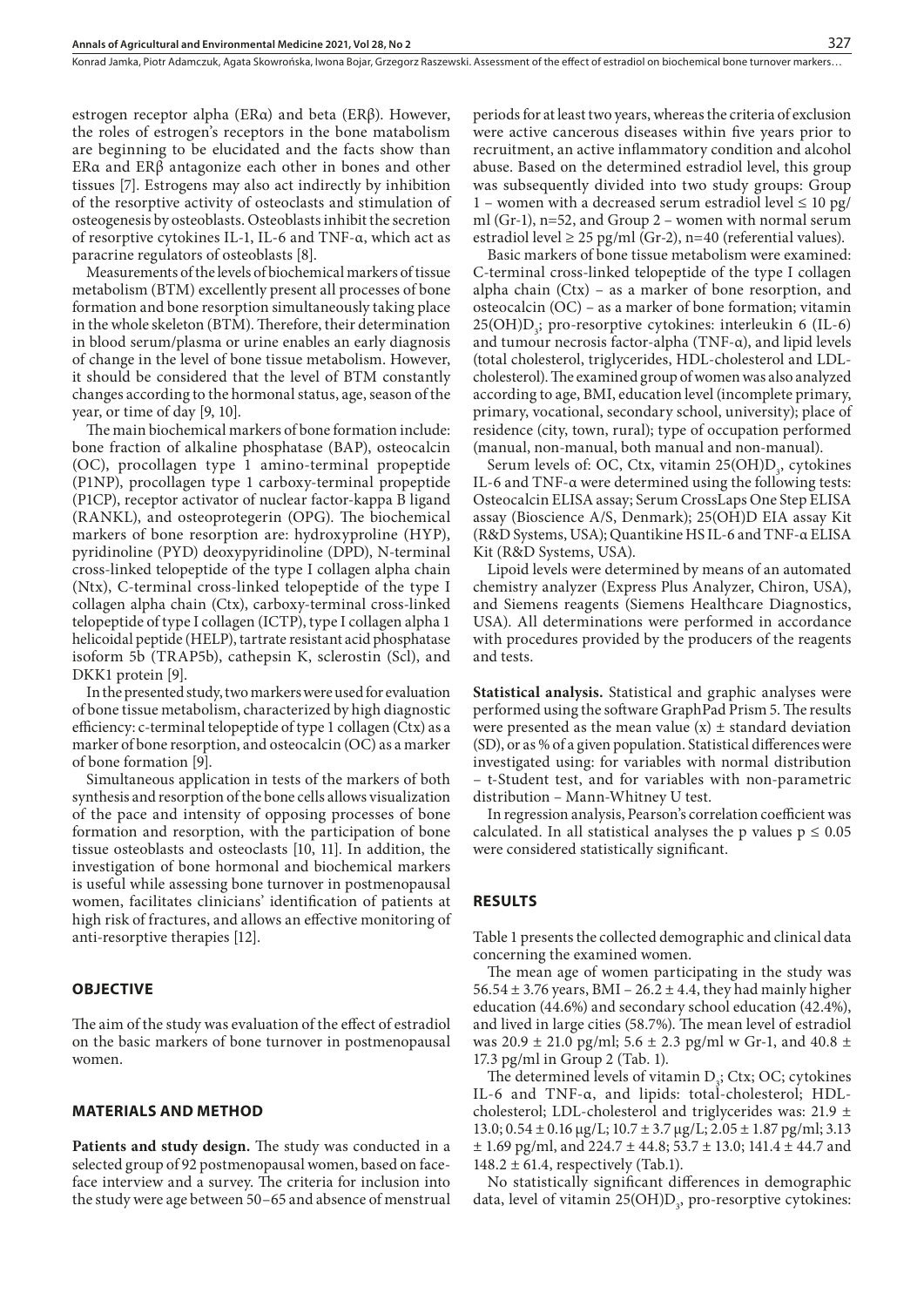Konrad Jamka, Piotr Adamczuk, Agata Skowrońska, Iwona Bojar, Grzegorz Raszewski, Assessment of the effect of estradiol on biochemical bone turnover markers...

| Postmenopausal women                     | Total<br>$n = 92$ | Group-1<br>$n=52$ | Group-2<br>$n = 40$ |  |
|------------------------------------------|-------------------|-------------------|---------------------|--|
| Age, years, mean $\pm$ (SD)              | 56.54 (3.76)      | 56.81 (3.80)      | 56.20 (3.73)        |  |
| Education; %; primary                    | 4.3               | 2.0               | 7.5                 |  |
| vocational                               | 8.7               | 9.6               | 7.5                 |  |
| secondary school                         | 42.4              | 42.3              | 42.5                |  |
| university                               | 44.6              | 46.1              | 42.5                |  |
| BMI, $kg/m^2$ ; mean $\pm$ (SD); %       | 26.2(4.4)         |                   |                     |  |
| <18.5 (underweight)                      | $16.9(4.1)$ ; 2.2 | 16.9(1.5); 3.8    | 0.0                 |  |
| 18.5 - 25 (normal weight)                | 22.5 (4.5); 40.2  | 22.4 (1.4); 32.7  | 22.4 (1.3); 50.0    |  |
| 25 - 30 (overweight)                     | 27.4 (1.3); 37.0  | 27.2 (1.3); 44.2  | 27.9 (1.2); 27.5    |  |
| >30 (obesity)                            | 32.6 (2.9); 20.6  | 33.1 (3.6); 19.3  | 31.9 (1.8); 22.5    |  |
| Place of residence; %; City              | 58.7              | 51.9              | 67.5                |  |
| Town                                     | 21.7              | 26.9              | 15.0                |  |
| Rural                                    | 19.6              | 21.2              | 17.5                |  |
| Vitamin $D_2$ , ng/ml; mean $\pm$ (SD)   | 21.9 (13.0)       | 20.2 (13.2)       | 24.2 (12.6)         |  |
| Estradiol, pg/ml, mean $\pm$ (SD)        | 20.9 (21.0)       | 5.6(2.3)          | 40.8 (17.3)         |  |
| Ctx, $\mu q/L$ ; mean $\pm$ (SD)         | 0.54(0.16)        | 0.55(0.2)         | 0.54(0.15)          |  |
| Osteocalcin, $\mu q/L$ ; mean $\pm$ (SD) | 10.7(3.7)         | 10.1(3.5)         | 11.5(3.8)           |  |
| IL-6, pg/ml; mean $\pm$ (SD)             | 2.05(1.87)        | 1.97(1.9)         | 2.18(1.8)           |  |
| TNF-a, pg/ml; mean $\pm$ (SD)            | 3.13 (1.69)       | 3.22 (1.76)       | 3.01(1.60)          |  |
| Lipids; mg/ml; mean $\pm$ (SD)           |                   |                   |                     |  |
| Total cholesterol                        | 224.7 (44.8)      | 225.5 (47.7)      | 223.7 (41.2)        |  |
| HDL-cholesterol                          | 53.7 (13.0)       | 54.7 (13.1)       | 52.6 (13.0)         |  |
| <b>Triglycerides</b>                     | 148.2 (61.4)      | 148.5 (63.2)      | 147.9 (59.6)        |  |
| LDL-cholesterol                          | 141.4 (44.7)      | 141.4 (48.3)      | 141.5 (40.0)        |  |
|                                          |                   |                   |                     |  |

#### **Table 1.** Respondents' characteristics

IL-6 and TNF-α, and lipids levels were observed between the examined groups according to estradiol level.

Subsequently, the effect of estradiol was investigated on the basic biochemical markers of bone metabolism: OC – bone formation marker, and Ctx – bone resorption marker. A positive correlation was found between estradiol and the main bone formation marker – OC, both in all women  $(p=0.041, r=0.213$  (Fig. 1A) and in the group of women with a decreased level of this hormone (p=0.020, r=-0.226 (Fig. 1B). In turn, in the examined women, no correlation was noted between Ctx and the level of estradiol ( $p=0.559$ ,  $r=-0.062$ ).





In the subsequent part of the analysis, mutual correlations were assessed between biochemical markers of bone metabolism. A significant positive correlation was found between Ctx and OC levels (p=0.013; r=0.257(Fig. 2A). However, no such relationship was discovered in women with a low level of estradiol  $(p=0.141; r=0.207$  (Fig. 2B).



**Figure 2.** Correlation between C-terminal cross-linked telopeptide of the type I collagen alpha chain (Ctx) and osteocalcin (OC) in the examined groups of women: 1A Total; 1B Women with a low level of estradiol (Gr-1  $\leq$  10 pg/ml)

Estrogens may exert an indirect effect on the bone tissue through local secretion of pro-resorptive cytokines: IL-6 and TNF- $\alpha$ , as well as vitamin  $D_3$ . In order to verify this hypothesis, the mutual effect of these factors was evaluated in the examined women. Positive correlations were confirmed between estradiol and the levels of TNF-α and IL-6 (p=0.007,  $r=0.281$  (Fig. 3A) and  $p=0.018$ ,  $r=0.246$  (Fig. 3B), respectively).



**Figure 3.** Correlation between estradiol and pro-resorptive cytokines in the examined group of women (Total): 1A – tumour necrosis factor-alpha (TNF-α); 1B – interleukin 6 (IL-6)

However, in women with a low estradiol level, no such relationship was found. Also, no relationship was observed between the level of estradiol in the examined groups and the level of vitamin  $D_3$  (results not shown).

Subsequently, the relationships were investigated between markers of bone remodelling (Ctx and OC), and the level of proresorptive cytokines TNF-α and IL-6 and vitamin D<sub>2</sub> according to estradiol level. The analyses performed did not confirm any relationship between the examined parameters. (Tab. 2 and 3).

**Table 2.** Correlation between C-terminal cross-linked telopeptide of the type I collagen alpha chain (Ctx) and osteocalcin (OC), and the levels of pro-resorptive cytokines: tumour necrosis factor-alpha (TNF-α) and interleukin 6 (IL-6)

|             | Postmenopausal<br>women<br>$n = 92$ |              | Group 1<br>$n = 52$ |             | Group 2<br>$n = 40$ |              |
|-------------|-------------------------------------|--------------|---------------------|-------------|---------------------|--------------|
|             | TNF-a                               | $IL-6$       | TNF-a               | $IL-6$      | TNF-a               | $IL-6$       |
| Ctx         | p=0.042                             | $p=0.701$    | $p=0.573$           | $p=0.674$   | $p=0.578$           | $p=0.119$    |
|             | $r = -0.212$                        | $r = -0.041$ | $r = 0.078$         | $r = 0.060$ | $r = 0.078$         | $r = -0.250$ |
| Osteocalcin | $p=0.283$                           | $p=0.032$    | $p = 0.141$         | $p=0.291$   | $p=0.333$           | $p=0.929$    |
|             | $r = 0.118$                         | $r = 0.223$  | $r = 0.207$         | $r = 0.149$ | $r = -0.157$        | $r = -0.015$ |

**Table 3.** Correlation between C-terminal cross-linked telopeptide of the type I collagen alpha chain (Ctx) and osteocalcin (OC), and levels of vitamin D3

|                        | Postmenopausal<br>women<br>$n = 92$ |                     | Group 1<br>$n = 52$                                 |           | Group 2<br>$n = 40$         |                          |
|------------------------|-------------------------------------|---------------------|-----------------------------------------------------|-----------|-----------------------------|--------------------------|
|                        | Ctx                                 | OC.                 | Ctx                                                 | OC.       | Ctx                         | OC                       |
| Vitamin D <sub>2</sub> | $r = -0.115$                        | $P=0.272$ $P=0.444$ | $p=0.261$<br>$r = -0.080$ $r = -0.158$ $r = -0.230$ | $p=0.101$ | $p = 0.844$<br>$r = -0.032$ | $p=0.815$<br>$r = 0.038$ |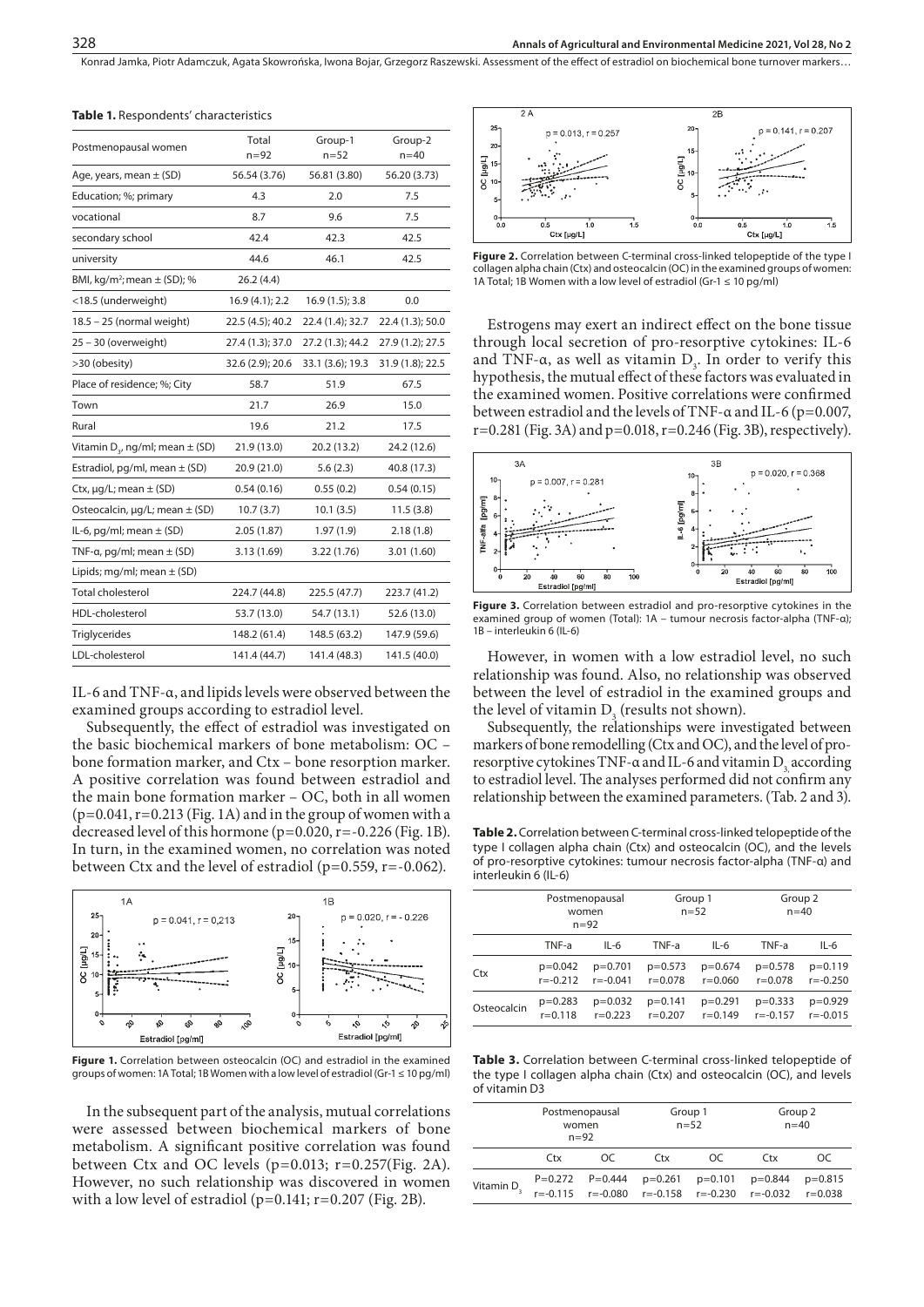#### **DISCUSSION**

The main cause of osteoporosis occurring after menopause is estrogen deficiency, mainly of 17 beta-estradiol by loss of hormonal function of the ovaries. In postmenopausal women the measured levels of estradiol may considerably differ; for example, in a study conducted by Baczyk [13] the level of estradiol was from an undetectable level up to approx. 55 pg/ml.

Estrogen deficiency occurring in women during this period of life may lead to disturbances in the balance of bone metabolism, and reduction in bone mass and bone density which may result in osteoporosis [6, 14]. Biochemical bone turnover markers (BTM), i.e. bone formation marker (osteocalcin) and bone resorption marker (Ctx), which allow assessment of the current state of bone metabolism, may be used in the evaluation of the risk of fractures. Therefore, an early measurement of BTMs in postmenopausal women may be useful in identification of the risk of osteoporosis and application of hormone replacement therapy [\[9\]](https://www.ncbi.nlm.nih.gov/pubmed/?term=Park SG%5BAuthor%5D&cauthor=true&cauthor_uid=29961742).

In the current study of postmenopausal women, it was found that the basic bone formation marker – osteocalcin, was weakly positively related to the level of estradiol. Nevertheless, in the group of women with low estradiol level  $(5.6 \pm 2.3 \text{ pg/ml})$  this relationship was not observed. Also, no relationship was noted between bone resorption marker Ctx and the level of estradiol. In addition, the determined levels of OC and Ctx in the groups of women with low and normal estradiol levels did not show any differences. These results are in accordance with the studies by other researchers. In a cross-sectional study including 92 healthy women after menopause (mean age 56.2 and 7.2 years after menopause) no relationship was found between the serum levels of OC and Ctx, and the levels of estradiol [15]. Also, other reports concerning postmenopausal women confirmed the lack of relationship between markers of bone turnover and levels of estradiol. However, while interpreting these results it should be kept in mind that, e.g. the level of Ctx is characterized by a significant circadian rhythm, and many diseases and methods of treatment affect BTM [16, 17].

The study confirmed a positive correlation between the levels of two main markers of bone turnover: Ctx and osteocalcin (OC), which may evidence that in the examined women after menopause, the processes of bone formation and resorption were balanced. However, this process was not observed in women with a low estradiol level. Similar results were obtained by Li et al. [18] in a study conducted among healthy Chinese postmenopausal women. In other studies [19], a positive correlation between Ctx and OC was also observed in all examined groups of postmenopausal women, also in a group of women with osteoporosis which was probably characterized by low estradiol level.

Some studies indicate the effect of estradiol on the production of pro-inflammatory cytokines in postmenopausal women [20]. Estrogens attenuate the production of cytokine TNF-α, and its deficiency associated with the menopausal period may stimulate pro-resorptive cytokines, such as TNF-α and IL-6. These results have been confirmed in studies which indicated a decrease in TNF-α, together with an increase in the level of estrogens and a negative correlation between IL-6 a estradiol in the serum of postmenopausal women [20, 21]. In the current study, both lower levels of TNF-α and a negative correlation between estradiol and pro-resorptive cytokines

were observed in the group of women with low levels of estradiol; however, they were statistically insignificant.

Pro-resorptive cytokines TNF-α and IL-6 may exert an effect on the differentiation, proliferation, and apoptosis of osteoblasts and osteoclasts, through autocrine and paracrine action, in this way regulating bone metabolism [14]. Therefore, in the presented study, the relationship was investigated between the main markers of bone resorption Ctx and OC formation, and the pro-resorptive markers TNF-α and IL-6. The analysis performed confirmed a negative correlation between Ctx and TNF-α, and a positive correlation between OC and IL-6. No effect of estradiol on these relationships was noted. Different results were presented by [Chen YN](https://www.ncbi.nlm.nih.gov/pubmed/?term=Chen YN%5BAuthor%5D&cauthor=true&cauthor_uid=31823500) et al. [\[22](https://www.ncbi.nlm.nih.gov/pubmed/?term=Chen YN%5BAuthor%5D&cauthor=true&cauthor_uid=31823500)], who indicated that the serum level of Ctx was positively related with both TNF-α and IL-6. In addition, they confirmed an increase in the levels of bone turnover markers Ctx and OC, and pro-inflammatory cytokines TNF-α and IL-6 in the examined postmenopausal women. These differences may result from the characteristics of the examined women which differed from those in the presented study. In a study by Chen YN et al., in which participated women diagnosed with osteoporosis and additional, accompanying diseases, including pro-inflammatory cardiovascular diseases [22].

Deficiency of vitamin D3 is a common phenomenon concerning the whole population. The main causes are primarily an inadequately balanced diet, differences in exposure to sunlight, age, gender, body weight, ethnic origin, genetic predisposition [23], as well as the concentration of DBP – Vitamin D-binding Protein [24]. The concentration of DBP depends on the level of estradio, as demonstrated in the study by Pop LC et al. [24], in which the authors showed a correlation between the level of estradiol and DBP, as well as the level of total 25(OH)D3 vitamin.

In women after menopause due to the cessation of hormonal ovarian function, and consequently, a decrease in the level of estrogens, a decrease occurs in the concentration of vitamin D3, which is responsible for the maintenance of calcium homeostasis. Its very low levels are associated with the occurrence of osteomalacia, while high levels may increase bone resorption and deteriorate mineralization; it is therefore very important to maintain it on a proper level [23].

Vitamin D3, opposite to osteocalcin, is less bone-specific. It has no basic effect on bone tissue and acts more like a hormone, and the results of some studies show that it may act on bones through osteocalcin [25]. These observations were confirmed in a study which included a group of 200 postmenopausal women, where a significant positive correlation was found between the level of vitamin D3 and osteocalcin [26]. Nevertheless, other studies did not confirm a significant effect of therapy with vitamin D on bone turnover evaluated using the markers Ctx and OC [27]. In the presented study, a positive correlation was confirmed between the level of vitamin D3 and estradiol in the total group of the examined women, including the group with a low level of estradiol. In turn, no correlation was observed between the level of vitamin D3 and bone turnover markers – Ctx and osteocalcin. Similarly, vitamin D supplementation had no additional effect on bone turnover markers in patients with serum concentration of 25(OH)D below 30ng/ml [27].

However, the current study has some limitations. Earlier, the associations between dietary patterns, bone turnover and bone mineral density (BMD) were shown. Unfortunately, in this study the participants were not examined to assess